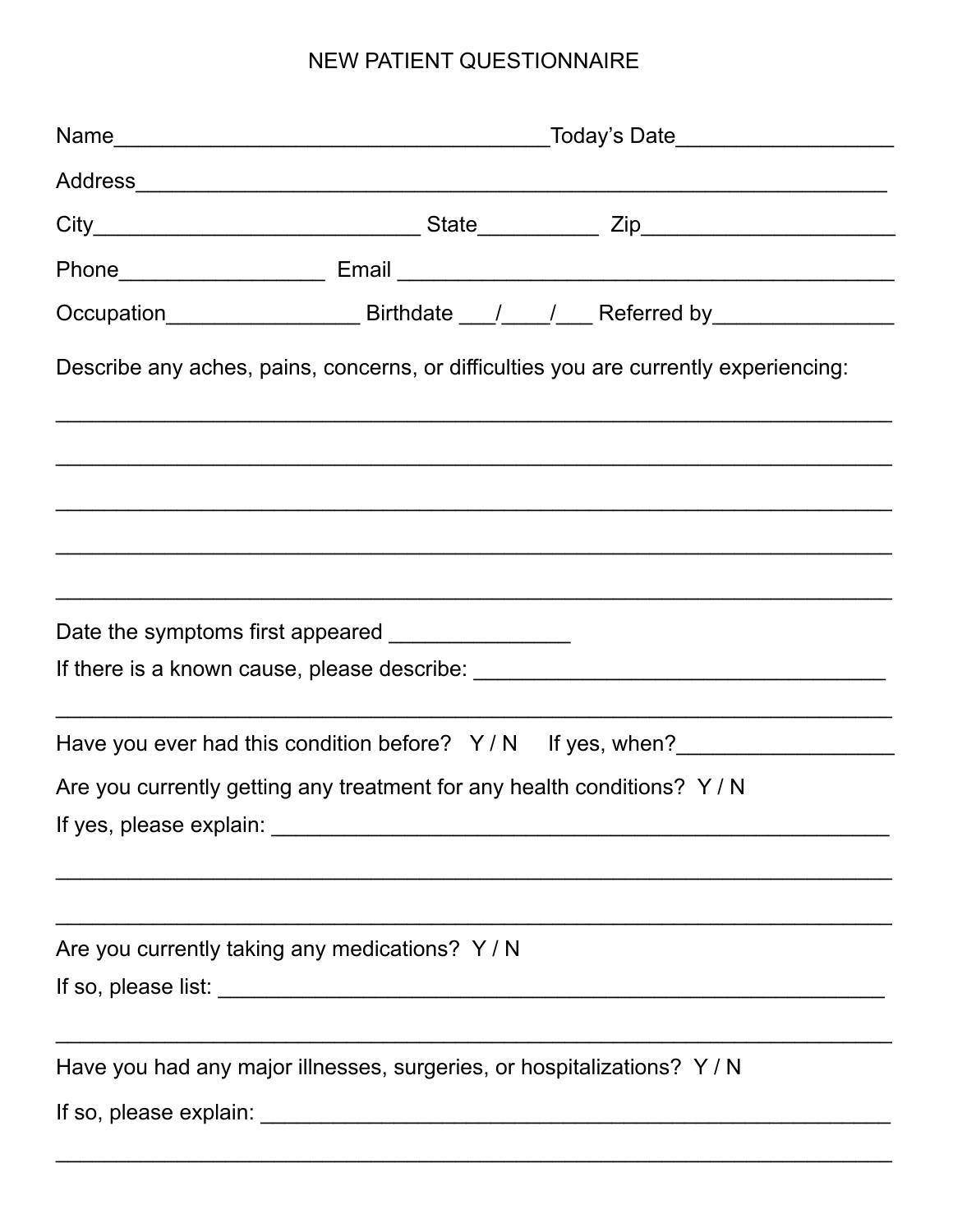Please mark/highlight/circle any Current (C), Recurrent (R), or Previous (P) Conditions

| Fatigue<br>Fevers / Sweats / Chills<br>Fainting / Dizziness<br>Depression<br>Anxiety<br>Mood swings<br>Weight changes<br>Allergies<br>Swelling<br>Lumps / cysts / tumors<br>Enlarged lymph nodes<br>Cognition decline                | Cough<br><b>Breathing difficulty</b><br>Asthma<br><b>Reactive Airway</b><br>Chemical exposure<br><b>Chemical sensitivity</b><br><b>Frequent Colds</b>                                                                                                                                                                             | Difficult digestion<br>Nausea / Vomiting<br><b>Ulcers / Colitis</b><br>Inflammatory problems<br><b>Elimination problems</b><br>Abdominal cramping<br>Thyroid problem<br>Liver trouble<br>Gall bladder trouble<br>Hernia<br>Food allergies<br>Heartburn                  |
|--------------------------------------------------------------------------------------------------------------------------------------------------------------------------------------------------------------------------------------|-----------------------------------------------------------------------------------------------------------------------------------------------------------------------------------------------------------------------------------------------------------------------------------------------------------------------------------|-------------------------------------------------------------------------------------------------------------------------------------------------------------------------------------------------------------------------------------------------------------------------|
| Headaches<br>Vision problems<br>Eye pain / pressure<br>Earache / drainage / sounds<br>Hearing loss<br>Sinus trouble<br>Dental problems<br><b>Balance problems</b><br>Vertigo<br>Concussion<br><b>Brain Injury</b><br><b>Seizures</b> | <b>Blood Pressure problems</b><br>Heart problems<br>Chest ache or pain<br>Palpitations<br><b>Previous Heart Attack</b><br>Swelling of legs or ankles<br>Poor circulation<br><b>Varicose Veins</b><br><b>History of Stroke</b><br>Clotting disorder<br>Cholesterol problem<br><b>History of Blood Clot</b>                         | Urinary problems<br>Urinary leaking<br><b>Bladder / Kidney infections</b><br><b>Kidney Stones</b><br>Urogenital infections<br>Menstrual problems/pain/cramping<br>Prostate problems<br>Painful intercourse<br>Menopausal symptoms<br>Hysterectomy<br>Currently pregnant |
| Skin eruptions<br>Itching<br><b>Bruise easily</b><br>Eczema<br>Sensitive skin<br>Lumps / bumps<br>Poor wound healing<br>Skin changes                                                                                                 | Back pain / stiffness<br>Neck pain / stiffness<br>Jaw pain / TMJ<br>Painful tailbone<br>Knee / ankle / foot trouble<br>Shoulder trouble<br>Wrist / hand / thumb pain<br>Hip joint or Knee pain<br>Sciatica<br><b>Bursitis</b><br><b>Arthritis</b><br>Nerve pain / numbness / tingling<br>Fracture(s)<br>Osteoporosis / Osteopenia | Autoimmune disease<br>Fibromyalgia<br>Pain syndromes<br>History of trauma<br>Childhood abuse<br><b>Diabetes</b><br>Cancer<br>Shingles<br>Rheumatic disease<br>Gout<br><b>Tobacco</b><br>Marijuana<br>Alcohol<br>Other substances                                        |

Please indicate anything I may have missed \_\_\_\_\_\_\_\_\_\_\_\_\_\_\_\_\_\_\_\_\_\_\_\_\_\_\_\_\_\_\_\_\_

## **Mark and "x" on the scale below for each item:**

| <b>Stress</b>                             | none | a little | some | a lot | great |
|-------------------------------------------|------|----------|------|-------|-------|
| Happiness<br>Sleep                        |      |          |      |       |       |
| <b>Nutritious Diet</b><br><b>Exercise</b> |      |          |      |       |       |